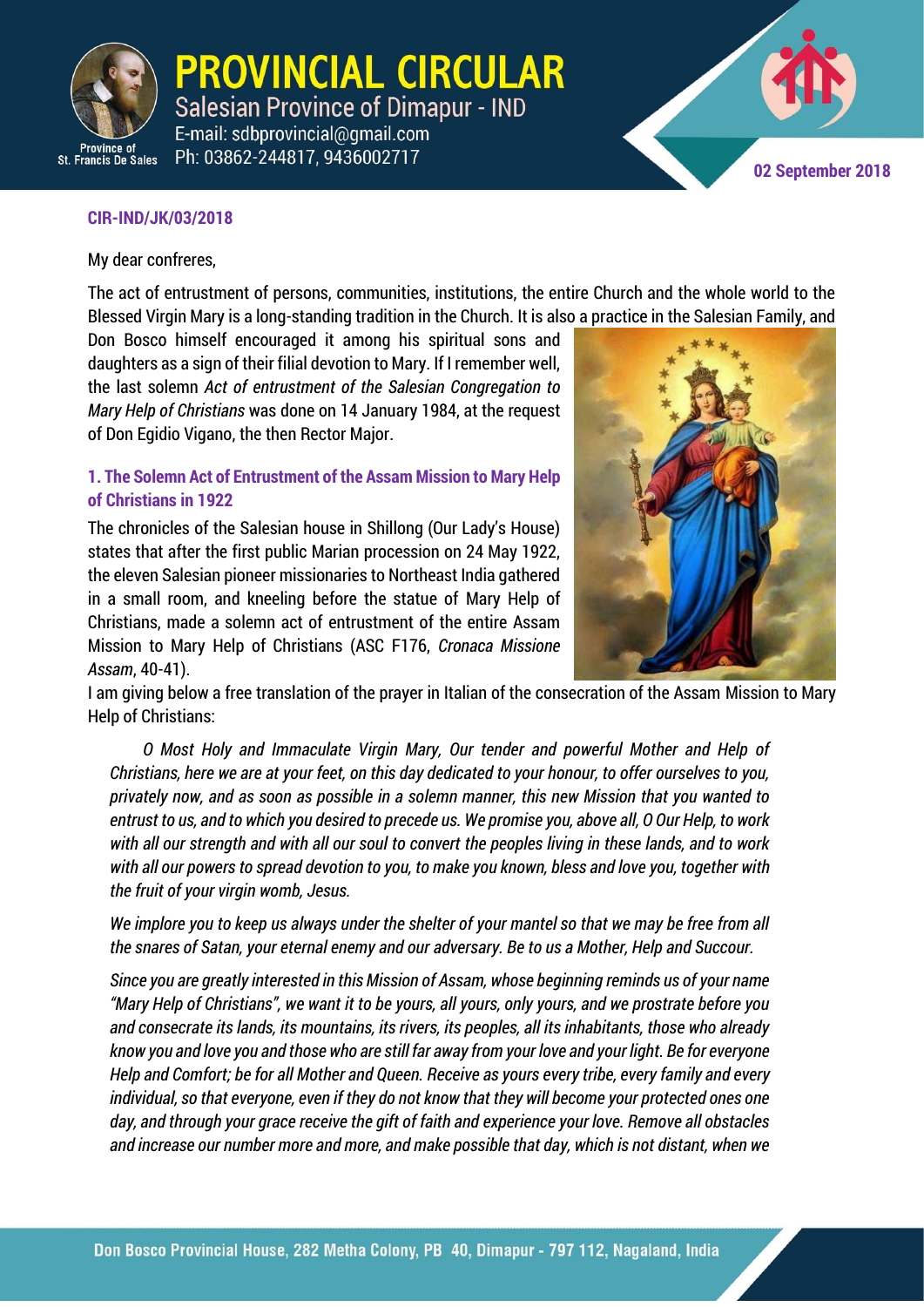*will bring to your feet all the various peoples of this extended Mission and begin to sing with them to your glory a hymn, which we will continue to sing under your mantle in paradise. Amen*

*Shillong, 24 May 1922*

#### **2. Renewal of the Solemn act of Entrustment in 1932**

On the occasion of the tenth anniversary of the arrival of the Salesians in Assam (1932) there were great celebrations in Shillong. On that occasion, there was a solemn Eucharistic procession. Before the last blessing by the presiding Archbishop Perier of Calcutta, Fr. Constantine Vendrame read in public the same act of entrustment of the Assam mission to Mary Help of Christians of 1922.

The prayer of the pioneer Salesian missionaries had great efficacy: Mary took charge of what was then called the Assam mission, and began to work. Today in the Salesian annals, the success of the Assam mission is considered the "miracle of Mary Help of Christians".

#### **3. The Traditional Blessing of Mary Help of Christians**

As we know, the traditional blessing of Mary Help of Christians, which we use in our houses on 24<sup>th</sup> of every month, was composed by Don Bosco himself, and approved by Pope Leo XIII in 1878. Our Founder worked numerous miracles using this blessing.

It is good to recall here the history of this blessing to understand better its context, appreciate its historic value and spiritual importance: On 10 March 1878 Don Bosco wrote to Pope Leo XIII as follows:

#### *Most Holy Father,*

しかい しょうしょう しょうこう しょうこう しょうこう こうしょう こうしょう こうしょう こうしょう こうしょう こうしょう こうしょう こうしょう こうしょう こうしょう こうしょう こうしょう こうこうこうこうこうこうこうこう

*In the sadness of the times in which we are living, it seems that God wishes in wondrous ways to glorify his august Mother under the title of Mary Help of Christians. Among the various points to be considered in this connection is the efficacy of the blessings and the invocation of this title which are being given in various places, and especially in the sanctuary in Turin dedicated to her.* 

*But in order that such blessings may be stable and regulated according to the spirit of the Church, Fr. John Bosco, Rector of the above-mentioned sanctuary and the arch-confraternity established there, humbly prays that the enclosed formula be given your kind consideration, examined, modified, and where necessary corrected, so that it may be used to give the so-called Blessing of Mary Help of Christians, especially in the sanctuary dedicated to her here in Turin. There is a continual throng of people here asking for the blessing, and it bears obvious fruit in assisting them in both their spiritual and material needs.* 

*The words of the formula are a collection of ejaculations already in use and approved by the Church in the liturgy. They are gathered here for the greater glory of God and of the Blessed Virgin Mary.* 

*Turin, 10 March 1878, Fr. John Bosco.* (MB,13,489)

The formula of the blessing was approved by the Sacred Congregation of Rites on 18 May 1878.

#### **4. Invitation to Make an Act of Entrustment of our Communities to Mary Help of Christians**

In keeping with our Salesian tradition, I would like to invite all the confreres of the province to make a prayer of solemn act of entrustment of our communities to Mary Help of Christians on **24 September 2018**, the day traditionally set aside for honouring the Virgin Mary under the title of Help of Christians. It can be carried out in the flowing manner:

a) Celebration of the special Mass in honour of Mary Help of Christians.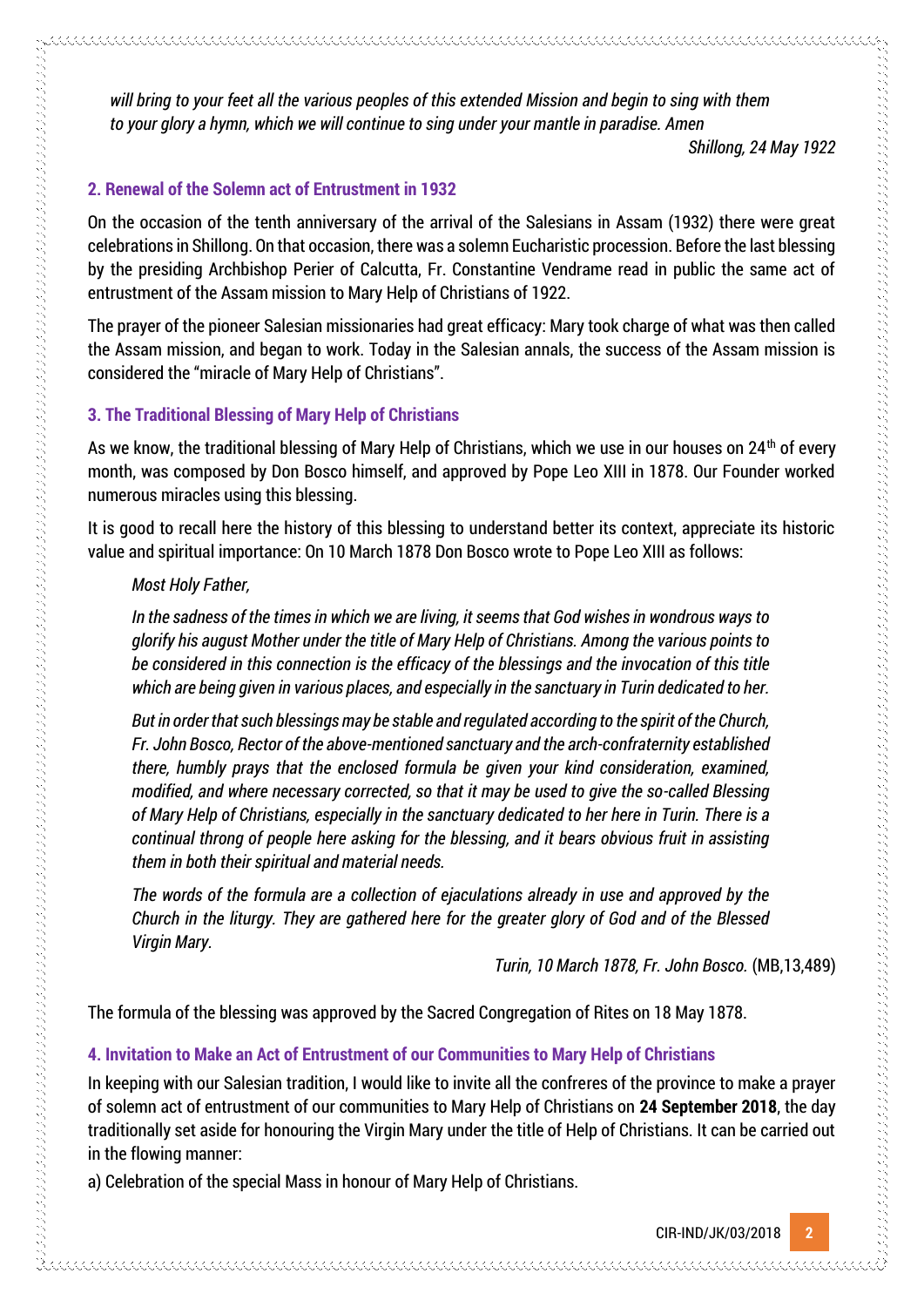b) Prayer of solemn act of entrustment to Mary Help of Christians after the Gospel reading (*see below the text of the prayer*).

c) Imparting of the blessing of Mary Help Christians at the end of the Mass.

Through these acts of devotion, we would like to place the entire province, all our communities, all our confreres, all those in formation, all the aged and the sick, all our apostolic works, all our collaborators in mission, and all the people entrusted to our care under the mantle of Mary Help of Christians, so that she may guide us in our works, protect us from dangers, and help us to grow in our vocation and in holiness.

Don Bosco assures us that the Salesian vocation cannot be explained either in its birth or in its development

without the continual and maternal guidance of Mary. The act of entrustment guidance of Mary. The act of entrustment  $\forall$  and the confidence that we will be making will invite us to renew that we will be making will invite us to renew<br>the Marian dimension of our Salesian vocation. It<br>will provide us with an opportunity to examine<br>our convictions about the Virgin Mary and<br> $\sqrt{h}$  what this actes are: will provide us with an opportunity to examine our convictions about the Virgin Mary and verify the quality of our devotion to her because without a healthy Marian devotion our spirituality



would suffer in its vigour and fruitfulness. But a convinced Marian devotion will give freshness to our Salesian vocation.

Don Bosco

The act of entrustment will also help our communities to become witnesses to Marian devotion and make our apostolic works more fruitful, producing even "miracles". We will experience our Lady's presence in our houses, and we will plan and carry out our various apostolic activities in dialogue with her and under her guidance and protection. In this way Mary will become a person living and acting among us. With her maternal goodness she will teaches us a way in which we can best approach those for whom we work.

# **5. Mary Help of Christians as the "Madonna for Times of Trouble"**

The title Help of Christians indicates a Marian dimension that is specifically relevant in difficult times. Don Bosco often spoke of his Madonna as protectress of Christian people, conqueror of the devil, victor over heresy, help of the Church in difficulty, bastion of the Pope and the Bishops tormented by the forces of evil. Once he said to Don Cagliero: "The Madonna wishes us to honour her under the title of Help of Christians; the times are so sad that we have real need of the most holy Virgin's assistance in preserving and defending the Christian faith."

Mary Immaculate (ecclesial symbol of the woman crushing the serpent's head), and Help of Christians (victory over the enemies of the church) is known as "Madonna for Times of Trouble", "the undefeated and invincible warrior" and "the Virgin responsible for all the victories of the Church". The present difficulties which the Church in India faces also invite us for a relaunching of the devotion to Mary Help of Christians.

Don Bosco assures us in his Spiritual Testament: "The Blessed Virgin will certainly continue to protect our Congregation and our salesian works if we maintain our trust in her and promote devotion to her." ("Spiritual Testament", 270). I invite all the Rectors and those In-charge of houses, and each confrere, to make the act of entrustment to Mary Help of Christians a memorable spiritual event and not just the fulfilment of an obligation. Though it is meant primarily for the all the professed members of the province, novices, prenovices and aspirants, it will be good if our close collaborators in mission can also be invited to participate in it. However, I leave this to each community to decide.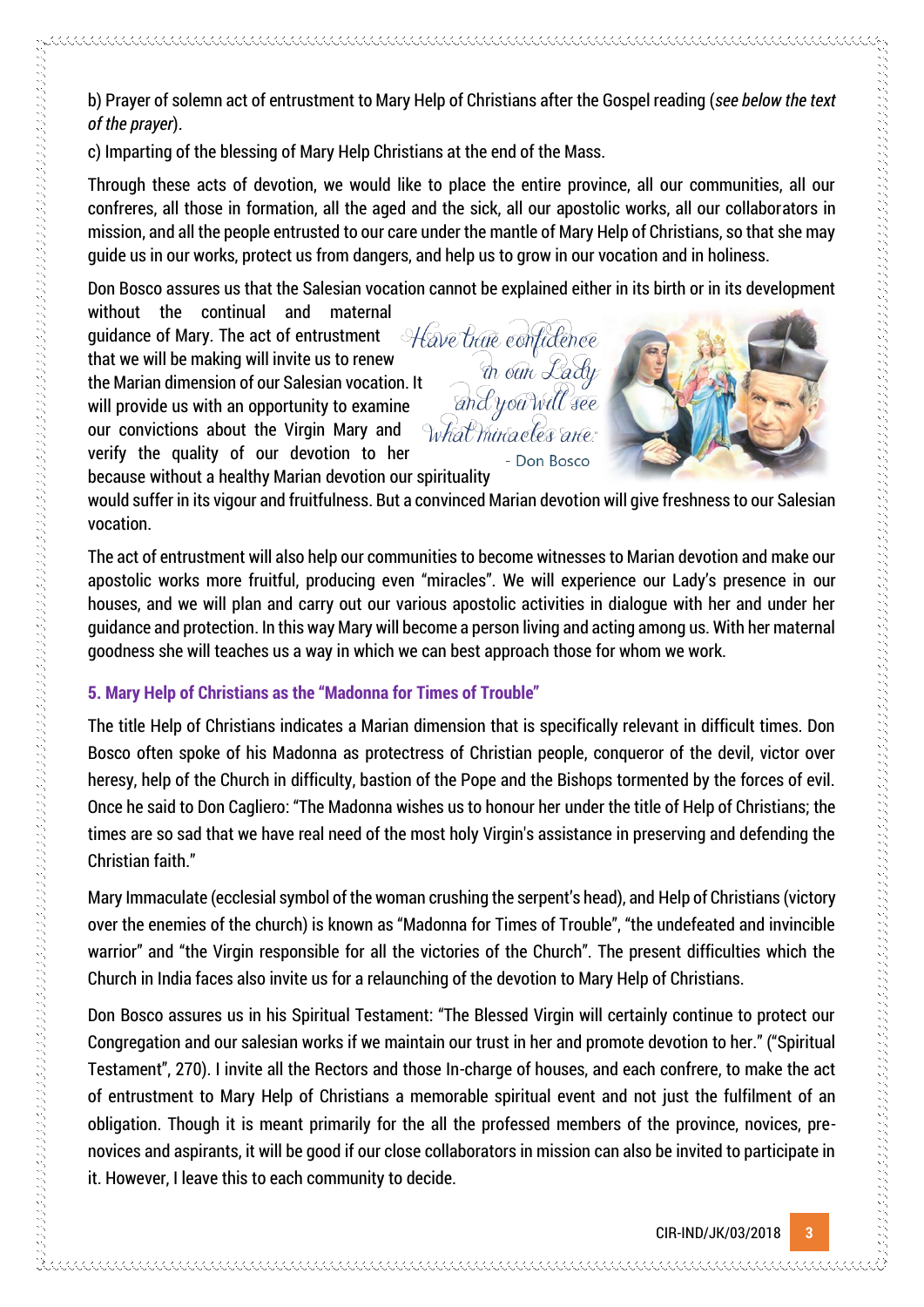(*Adapted from the Prayer for the Solemn Act entrustment of the Salesian Congregation to Mary Help of Christians, 14 January 1984, Invocation to Our Lady composed by Don Bosco and other prayers to Our Lady***)** 

*Mary Help of Christians, and Mother of the Church, we, the sons of Don Bosco of this community gathered in front of your holy image, entrust ourselves today to your motherly intercession.*

*We place in your care our pledge to be faithful to the charism of Don Bosco, and the Constitutions and Regulations. We entrust to you our communities and institutions, our apostolic works on behalf of youth and common people, the challenging task of educating and evangelizing the young, the heavy responsibility of formation, the labour and fatigue of our missionaries and catechists, the sacrifice and dedication of our teachers, the hidden service of the non-teaching staff, volunteers, friends, benefactors, and well-wishers, the immense apostolic field of integral human development, of social communication, of vocational training, and the delicate task of animation of those entrusted to our pastoral care and our collaborators in mission and the Salesian Family.* 

*Keep us O Mother under your mantle, which is a shelter, a refuge and a place of security. Guard and protect us from all dangers, calamities and disasters, conflicts and violence, accidents and misfortunes, and from all the snares of the enemy, physical and moral. Bless and strengthen our every desire to do good; give new life and nourishment to faith; sustain and enlighten hope; awaken and animate charity; and guide us all on the path to holiness.*

*Accept, we beg you O Help of Christians, this filial Act of Entrustment with the benevolence of a Mother, and intercede for us with your Son.* 

*Mary Help of Christians, pray for us. Amen.* 

#### **7. Prayer for the Restoration of Health to Fr P. M Joseph**

Prayer for the restoration of health is part of the Church's experience in every age. Jesus healed many through miracles so that miraculous healings characterized his public ministry. "Jesus went around to all the towns and villages, teaching in their synagogues, proclaiming the Gospel of the kingdom, and curing every disease and illness" (Mt 9:35). Through this circular letter I am requesting the prayers of all the confreres, all those in formation and all the friends and well-wishers of Fr. Joseph Peringalathu (PM) to pray for his healing through the intercession of Fr. Raphael Paliakara, Fr. Andres Kindo and Bro. Shinu Valliparambil, our three confreres who laid down their lives to save the lives of the novices at Ngarian on 15 May 2001.

As many of you are aware, the health condition of Fr. PM Joseph deteriorated in January 2018 and he was taken to Caritas Hospital, Kottayam, Kerala, for treatment. In March his situation aggravated and the doctors advised him to do dialysis. After the treatment in Kerala, on 10 July Fr. PM Joseph came to Imphal and since then he has been receiving dialysis from the CMC hospital, Imphal. So far he has received 20 dialysis. Medial science has no cure for his illness except dialysis, and in his case, a kidney transplantation is not recommended. Fr. PM Joseph is also suffering from high diabetes.

Fr PM Joseph has been a frontline missionary, parish priest, rector, formator, novice master and provincial council member for many years. He has also done a specialisation in Salesian Spiritualty from Rome. Right now he spends his time in prayer in the community of Don Bosco Chingmeirong, Imphal, and is undergoing dialysis twice a week. At this juncture he needs our prayerful support and closeness in a special way. Our prayer for him carried out with great faith in the Lord can grant him the gift of complete healing because nothing is impossible for God: "With man it is impossible, but not with God. For all things are possible with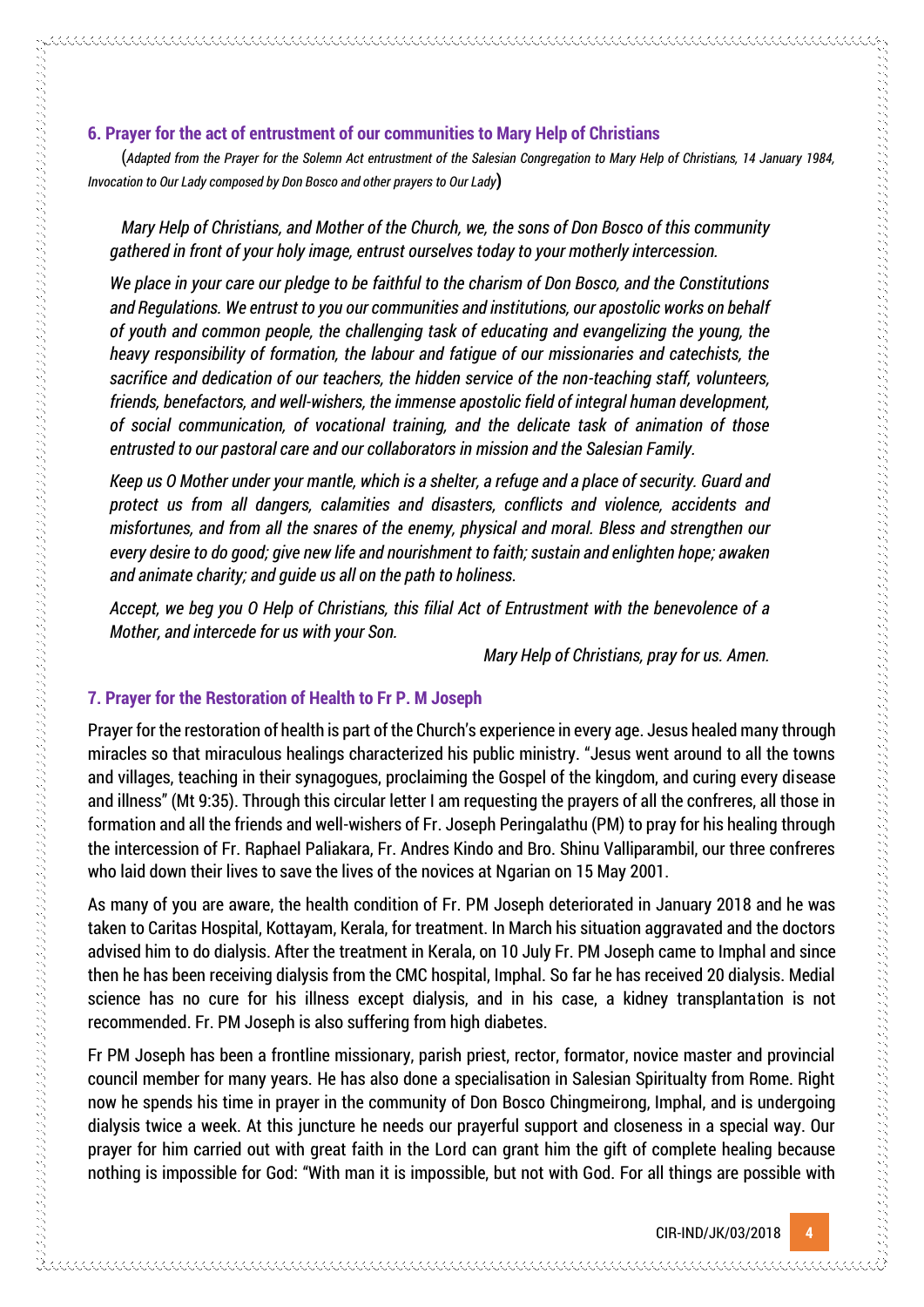God" (Mk 10:27). The prayer that we say will also be a sign of our love, affection, appreciation for him and above all an act of great charity.

We are circulating a prayer asking healing from the Lord for Fr. PM Joseph through the intercession of the above said three slain confreres. The prayer is granted ecclesiastical approval by Archbishop Dominic Lumon DD of Imphal, and we are grateful to his grace for his gesture of kindness. I ask all our communities to start reciting this prayer from 2 September 2018 onwards, preferably before the close of the daily adoration of the Blessed Sacrament. (*The text of the prayer is attached: you may make copies of the same for use in your communities as per need. Eventually we will be printing the prayer for wider circulation*).

## **8. Teachers' day**

5 September is a day set aside to recognize the importance of teachers and appreciate their sacrifice in order to educate the young generation. A good teacher inspires others with his or her life and motivates the students to seek knowledge, live by the truth and strive after virtue. Happy teachers' day to all.

## **9. Nativity of the Blessed Virgin Mary**

On 8 September, the Church celebrates the nativity of the Blessed Virgin Mary as the child of Saints Joachim and Anne. The traditional date of the feast, 8 September, falls exactly nine months after the feast of the immaculate conception of Mary. Her birth was also a fitting prelude to the birth of Jesus Christ. I wish all of you a very happy feast of the Nativity of Our Lady.

## **10. Salesian Commemoration: Spanish Martyrs**

On 22 September we remember Blessed Joseph Calasanz Marques, Enrico Saiz Aparicio, priest and 93 companions, martyrs. On 18 July 1936 the civil war broke out in Spain, accompanied at times by religious persecution. Laity, religious and priests were imprisoned and killed for their religious faith; among these 95 members of the Salesian Family were: 39 priests, 22 clerics, 24 brothers, 2 Daughters of Mary Help of Christians, 4 Salesians-Cooperators, 3 Salesian aspirants and one lay helper. All of them gave their lives for their faith in Christ between July 1936 and April 1938. They died giving an example of fidelity to their Christian faith and their Salesian vocation, trusting in God and forgiving their killers. They were beatified on Sunday 28 October 2007.

#### **INFORMATION and UPDATES**

# **Flood Relief**

しかい しょうしょう しょうしょう しょうこう こうしょう こうしょう こうしょう こうしょう こうしょう こうしょう こうしょう こうしょう こうしょう こうしょう こうしょう こうしょう こうしょう こうしょう しょうこうしょう こうしょう こうしょう こうしょう

I would like to express my sincere appreciation and gratitude to all our confreres, staff, parishioners, students, boarders, hostellers and all the well-wishers who have generously contributed towards the flood relief activities in South India and particularly in Kerala. I extend my sincere thanks also to everyone who has prayed for the flood victims. May the good Lord bless their generosity and keep them safe from all dangers. I am enclosing a list of the contributors along with this circular. We have collected so far ₹15,06,494.00 and the amount has been transferred to BREADS, the developmental agency of the Salesian Province of Bangalore. Those who wish to contribute still can do so and the amount will be transferred to Bangalore Province at a later stage.

## **New Appointments**

I am making a few changes in the portfolios of the confreres at Don Bosco Vocational Training Centre (DBVTC), Dimapur:

Fr. Devasia Rajeesh – Rector (DBVTC)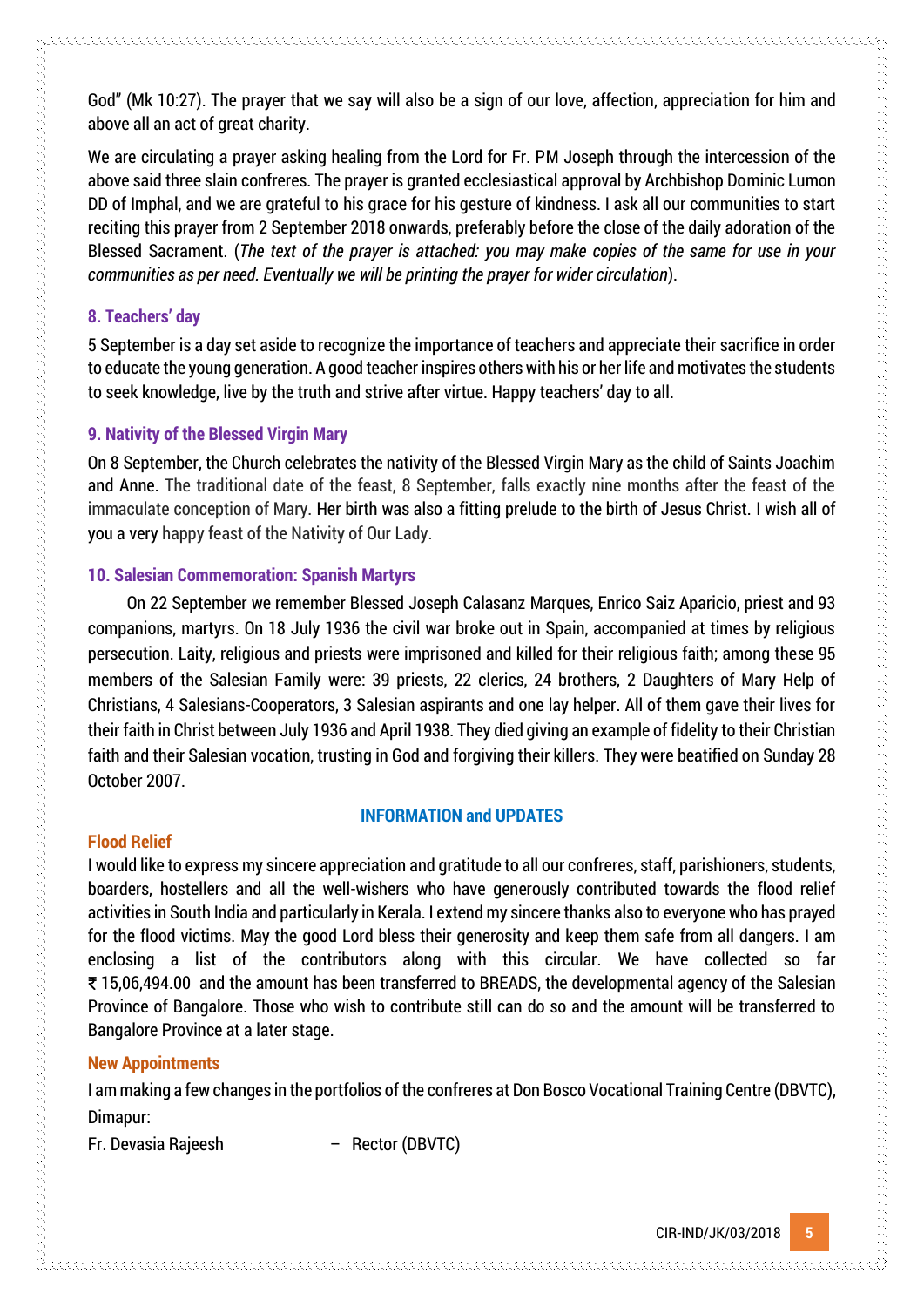| Fr. Maippan Paul                     | - Administrator, In-charge of Welding, Carpentry, Motor Mechanics,<br>Fishery and Farm (DBVTC) |
|--------------------------------------|------------------------------------------------------------------------------------------------|
| Fr. Thekeparampil Sebastian $(TP)$ – | Driving School (DBVTC)                                                                         |
| <b>Some new appointments:</b>        |                                                                                                |
| Fr. Kamei Jiangamlung Philip         | - Vocation Promoter and Councillor of Rua Home, Jorhat (Temporary<br>Assignment)               |
| Fr. Kapani Deli David                | - Assistant Priest of Paglam (Temporary Assignment)                                            |
| Fr. Kaniyampady Jose                 | - Assistant priest and explore Youth Pastoral Ministry possible at Don                         |
|                                      | Bosco Hijuguri area.                                                                           |

## **Prayer for the Provincial Chapter and General Chapter**

Some of our communities have already begun to say the prayer which was given at the end of the letter convoking the next Provincial Chapter. I am sending to each community the prayer prepared by the Rector Major for the General Chapter, which is to be said also for the Provincial Chapter. You can pray it either during the Morning Prayer or during the Vespers. The prayer card for each confrere is enclosed in the circular letter. We could start praying for the chapter from today and continue till the General Chapter is over in 2020.

## **New Provincial of FMA ING and INS**

Along with all the confreres of the Province, I would like to congratulate Sr. Alphonsa Kurisingal FMA as she takes up the leadership of the Daughters of Mary Help of Christians of Guwahati Province as provincial. Two of our provincial councillors, namely, Fr. Kottarathil Mathai (CD) and Fr. Selvaraj Stanislaus were present at her installation in Guwahati. We pray that the Lord may assist and direct the provincial in her new role as the leader and animator of the Province. A word of appreciation and thanks to Sr. Elizabeth George FMA, who has completed her six years of service as provincial. While we thank and appreciate her leadership and the collaboration in our mission, we also wish her God's blessings in carrying out her responsibility as the new provincial of the Daughters of Mary Help of Christians of Shillong province.

## **Recollection of the Practical Trainee Brothers**

The recollection and meeting of the brothers in practical training and the student brothers were held at Don Bosco Provincial House, Dimapur on 24-25 August 2018. The recollection talk on the theme of the 28<sup>th</sup> General Chapter was given by Fr. T.J Francis on 24 August evening, and the following day morning. The rest of the time both Fr. Provincial and Fr. Vice Provincial interacted with the brothers and reminded them of the importance and the necessity of being true Salesian assistants following the spirit of the Preventive System.

#### **Missionary Course**

Three of our confreres, namely, Fr. T.P Sebastian, Fr. Jose Palely and Fr. Tinglung Francis will be going for the missionary course in Shillong and the pilgrimage to Holy Land from 1 September to 4 October 2018. We wish them a fruitful and enriching experience of knowing, witnessing and living Jesus, the master and saviour of our religious vocation.

#### **Mission** *Ad Gentes*

Cl. Panmei Anthony has left our Province to join the Central Province of Italy (ICC) as a missionary. We had a short send-off programme for him in the Provincial House on 28 August 2018. We wish him God's abundant blessings.

## **Provincial Council Meetings**

The Provincial Council Meetings are held every month as indicated in the annual planner of the Province as far as possible. Your letters to the Provincial Council must reach much in advance as some of the letters require in depth study. Certain permissions require attentive study of the requests in the management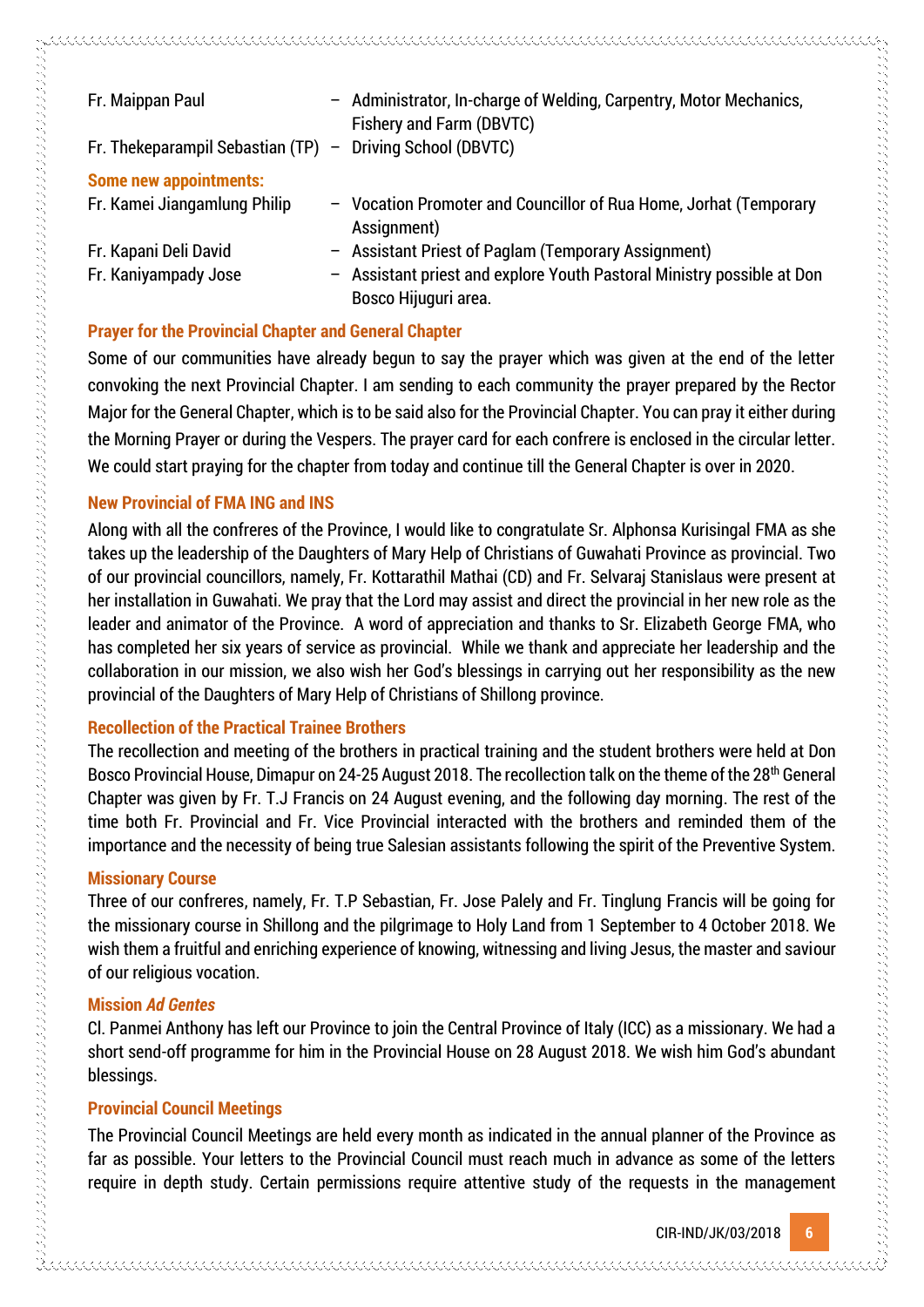committee of the School/College/NGO/Parish Council. The request for fee raise must be accompanied by the salary list worked out, the salary scale, the budget of the house. etc. All the requests must come through the house council and the hard copy must reach in time for the discussion in the Provincial Council. In case the letters of request reach me late, then they will be taken up only in the meeting of the following month. Hence please make it a point to make the letters reach me at least three days prior to the meeting.

## **Spiritual Retreats**

This year we have three spiritual retreats preached by Fr. Joe Boenzi SDB. He is an excellent preacher on Salesian themes. As it was decided earlier, this year "Salesianity" will be the theme of the retreats. I would encourage all to participate in any one of the retreats. The rectors and the in-charges are requested to give the names of confreres of each community to the Vice Provincial for the retreat. Let me quote here Art.72 of our Regulations: "…Every year the members will make a retreat for six days in the manner laid down by the provincial chapter, which they will conclude with the renewal of the commitment assumed at religious profession." All are expected to make the retreat!

## **Forth Coming Programmes**

19 Sep to 25 Sept Retreat 1 25 and 26 Provincial Council meeting 26 Sept to 02 Oct Retreat 2 30 Sept Statistics of Degree and PG to reach Fr. Vice Provincial 04 Oct to 10 Oct Retreat 3

## **PRAYERS REQUESTED**

Some of our confreres are sick and under medication. Let us continue to pray for them: Fr. V.M Joseph (in Kerala for treatment and recuperation), Fr P.K Mathew (in Kerala for treatment and recuperation) and Bro. Benarius Topno (in Provincial House undergoing physiotherapy and medication), Fr. Elow Lawrence is recuperating after his operation. There are also the relations of some of our confreres who are not well and request our prayers – the mother of Cl. Johns George is hospitalized and seriously ill.

# **CONCLUSION**

的复数形式 医阿拉伯氏病 医阿拉伯氏征 医阿拉伯氏征 医阿拉伯氏征 医阿拉伯氏征 医阿拉伯氏征 医阿拉伯氏征 医阿拉伯氏征 医阿拉伯氏征 医阿拉伯氏征 医阿拉伯氏征 医阿拉伯氏征 医阿拉伯氏征 医阿拉伯氏征 医阿拉伯氏征 医阿拉伯氏征 医阿拉伯氏征 医阿拉伯氏征 医阿拉伯氏征 医阿拉伯氏征 医阿拉伯氏征 医阿拉伯氏征 医阿拉伯氏征 医阿拉伯氏征 医阿拉伯氏征 医阿拉伯氏征 医阿拉伯氏征 医阿拉伯氏征 医阿拉伯氏征 医阿拉伯氏征 医阿拉伯氏征

Don Bosco passionately promoted devotion to Mary Help of Christians as his works for youth in Italy and Europe expanded. The Basilica of Mary Help of Christians at Valdocco, Turin, is an example of Don Bosco's filial devotion to Mary Help of Christians. He constructed this magnificent Basilica with just eight pennies in his hand! Don Bosco attributed everything to Our Lady. The reminiscent words of our father reverberate here: "I have put up nothing of my own. Mary has built herself a house. Every stone, every decoration represents a grace."

Art. 92 of our Constitutions invites us to "develop a strong filial devotion to her. We recite the rosary each day and celebrate her feasts to encourage a more convinced and personal imitation". Let us not forget and mitigate our devotion to Our Blessed Mother.

Imploring God's grace and protection on all the confreres and communities,

Yours in Mary Help of Christians and Don Bosco,

Fr Jose Kuruvachira SDB (Provincial)